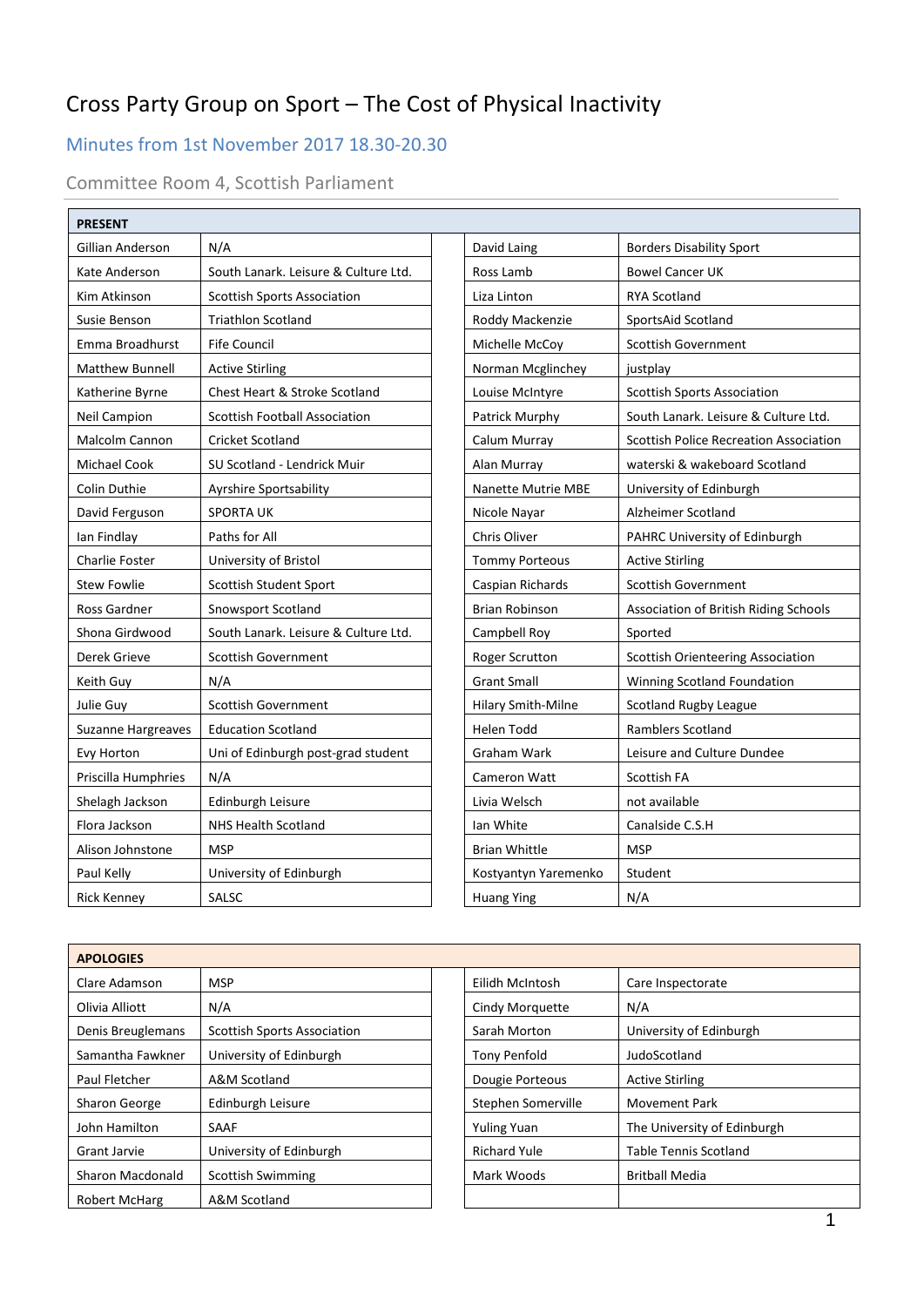#### **Introduction to Cross Party Group on Sport**

Brian Whittle MSP acted as chair for this meeting and welcomed all attendees and speakers to the meeting.

Apologies were noted and those in the room were reminded to mark their attendance on the register being passed round.

Minutes of the previous meeting  $(16<sup>th</sup>$  May 2017) were approved.

The appointments made at the AGM  $(16<sup>th</sup>$  May 2017) were ratified and the Appointment of Office Bearers were confirmed as:

- o **Convener(s):** Alison Johnstone MSP (Greens), Liz Smith MSP (Conservative)
- o **Deputy Conveners:** Clare Adamson MSP (SNP), James Kelly MSP (Labour), Tavish Scott MSP (Liberal Democrats)
- o **Group Officers:** Brian Whittle MSP (Conservative)
- o **Secretariat:** Joint secretariat between Co-Conveners' Offices and the SSA

There were no other matters arising.

#### **Presentation Summaries & Discussion**

- **Derek Grieve,** Head of the Active Scotland Division, The Scottish Government
- **Nanette Mutrie MBE,** Chair in Physical Activity for Health, The University of Edinburgh
- **Charlie Foster,** Senior Lecturer in Physical Activity, The University of Bristol
- Paul Kelly, Lecturer in Physical Activity for Health, The University of Edinburgh

#### **Derek Grieve**

Apologies from Aileen Campbell MSP, the Minster for Public Health & Sport.

The Scottish Government (SG) has plans in place to tackle health issues through a preventative model, and there are real opportunities to take a cross sectional approach. From pre-birth to helping people make healthy choices, there is huge evidence to support this agenda. Being active is as important to leading a healthy life, as well as taking into account drinking and smoking factors. There is a need to get people more active, promoting benefits beyond just physical health.

The [Active Scotland Outcomes Framework \(ASOF\)](http://www.gov.scot/About/Performance/scotPerforms/partnerstories/Outcomes-Framework) provides a vision for a healthier Scotland. It is not a lengthy strategy but there is no one solution to the static levels of activity currently seen. There is a requirement for the Scottish Government to work together, whether it is the planning system or through active travel for example; Ministers are working together to address this.

There are currently huge inequalities in sport and additional funding to sportscotland and a new Women & Girls Advisory Board are welcomed. There is also a lot going on in care homes with additional funding to get older people active. The Ministers understand sport and physical activity has an incredibly important role to play in keeping the nation healthy.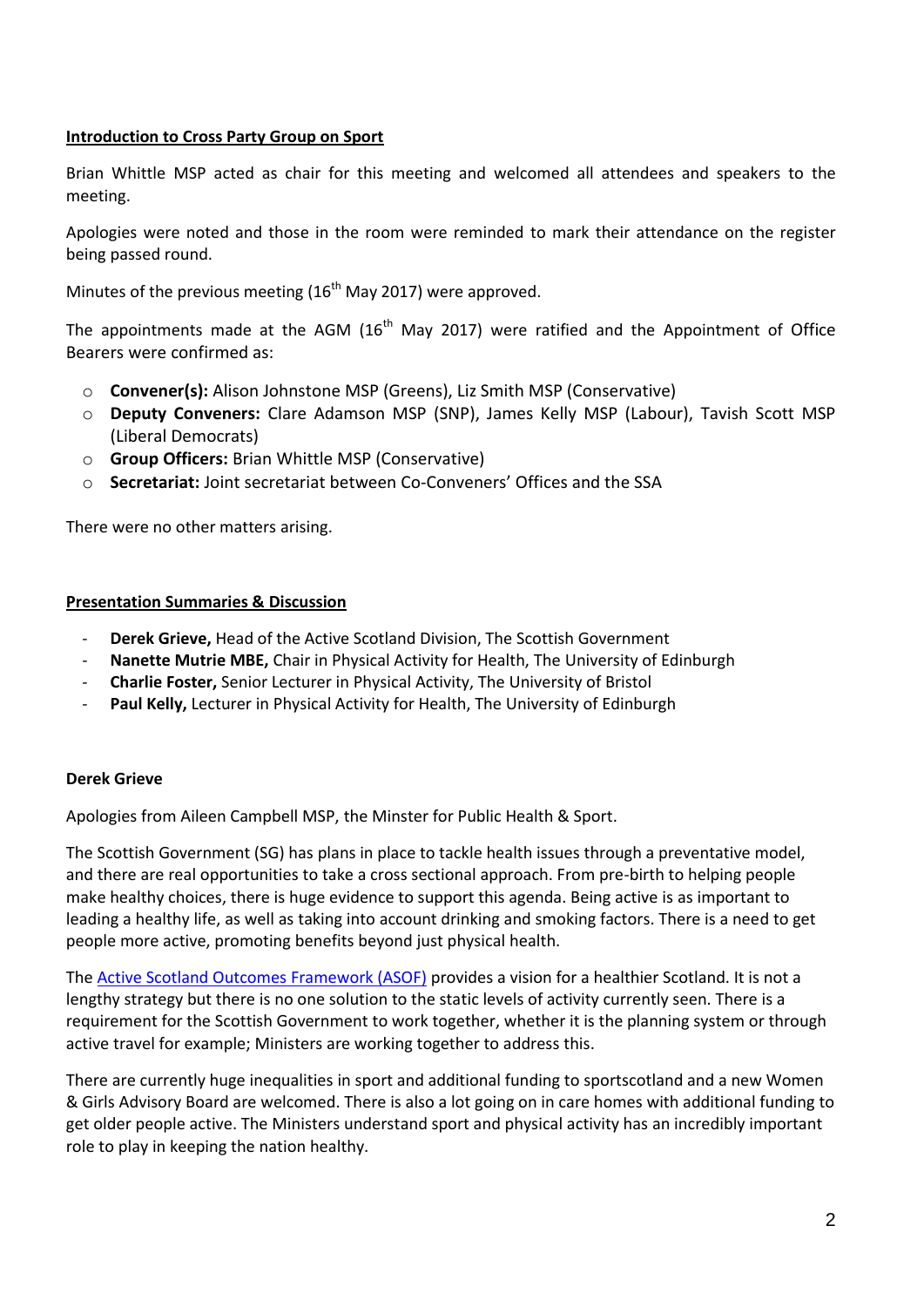#### **Nanette Mutrie MBE**

Inactivity across the world has been a major research area and there have been numerous studies into the impact on health the mental wellbeing. The evidence supporting the need to be active is very solid and can't be ignored, for example physically inactivity (PIA) is more harmful than smoking.

The World Health Organisation (WHO) are aiming for there to be a 10% reduction in PIA globally by 2025 and that there are wider societal impacts beyond just being healthy. Scotland is ahead of the game and we have had a policy tackling PIA since 2003, we are seen as world leaders in this field.

A focus is currently to get the inactive more active and walking and cycling policies are currently leading the way to achieving this. We currently rank higher than other home nations and we are working towards preparing a set of guidelines that all home nation Chief Medical Officers (CMO) can agree to.

The focus is to be more active and sit less, build muscle strength and improve balance; this is particularly important for the older population and sport particularly provides the best opportunity to develop the strength and balance areas.

Scotland has seen a change in activity guidelines to over 150 minutes per week, in blocks 30 mins, however, it is proposed that blocks of 10 minutes would be more effective. Although the activity levels have been static over recent years, this isn't that bad in the face of increased use of technology and more car use; other countries levels are going down.

Big changes were made to Scotland's laws around smoking and a similar change needs to be made in relation to PIA if we are to see the same impact. The Scottish Household Survey shows walking as the main source of activity and we need to promote this more; but how do we do it so that we reach the recommended 150 minutes per week?

#### **Charlie Foster**

One of the ways that we can better encourage people to be active is to educate them and this has been particularly successful through the use of infographics. Using infographics is an easy and accessible way to convey statistics and figures that cover a wide range of health and activity issues.

The cost to Scotland of the five main health problems (heart disease, diabetes, cerebrovascular disease, gastro intestinal cancer, and breast cancer) is £77 million per year, this equates to £14.60 per person however, it is thought this figure is a massively underestimated. The impact of PIA on these five main issues is massive, as outlined in [Charlie's report](http://thessa.org.uk/details/87/39/Cost-of-Physical-Inactivity-Report).

However, incidences of these diseases are going down which is reducing costs, but in turn we are living longer and therefore, costing more through other age related diseases. There has been a 74% increase in Alzheimer's and dementia over the past 10 years, there are more falls in elderly people, and productivity reduces the more inactive we are.

There needs to be a change in spending so that we are investing in sport and physical activity now to save money in the future. We need to be a preventative nation. If you are active you are protected against some of these issues and we in Scotland are good at it, we just need to keep on doing what we're doing and continue to get more people active and moving.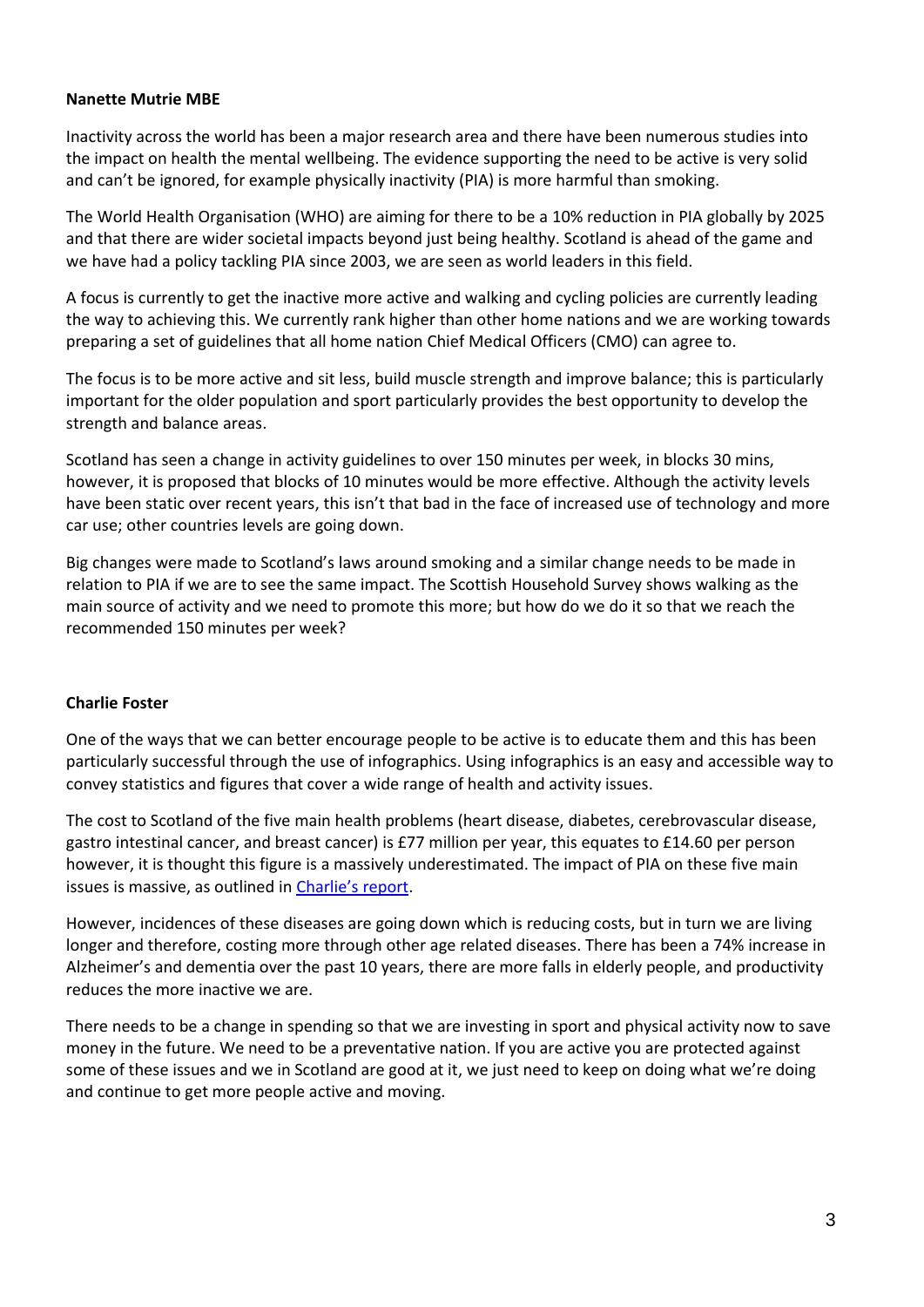## **Paul Kelly**

Being physically active is undoubtedly important for our health but how can we make the case for being active by using economics? What is the most important benefit to increased walking and cycling to the people of Scotland? Is it quality of life, improved mental health, fresh air, spending time with family, being positive etc? These are the kind of things important to people, more so than physical health issues.

Big companies are using marketing techniques to promote positive campaigns around happiness. Coca Cola don't focus on the product, rather the experience of the times you have when drinking it. What can we learn from these companies?

We need to see population level changes in behaviour and we need to sell any campaign to the nation as a whole. Only 6% of the population know the recommended physical activity guidelines and although we have made progress with the CMO infographics, we need to also talk about the economic impact as well as health impact.

There are plenty economic benefits, we just need to find the one that matters to people and to the ones making the decisions. Saying that, it's not just about money, it's about making places safe to be active and making sure we have the right environment to encourage physical activity.

How do we calculate the cost savings of being active? We can use the [Return on Investment \(ROI\) tool](https://www.nice.org.uk/about/what-we-do/into-practice/return-on-investment-tools)  [from the National Institute for Health & Care Excellence](https://www.nice.org.uk/about/what-we-do/into-practice/return-on-investment-tools) or the [Health Economic Assessment Tool from](http://www.heatwalkingcycling.org/)  [WHO.](http://www.heatwalkingcycling.org/) These tools can show the ROI on investments and value of being active, helping you explain the impact of your project. An example of its use is the fact that if NHS Tayside got 10% of people walking 20 minutes more per day they could save £8million per year; or if 40% of Scottish journeys under 5 miles changed to cycling it could save £2billion per year.

Lack of activity is killing people and it is essential that we find a way to encourage change at a national level, just think of not only the health benefits but the economic benefits. We just need to get the message right.

#### **Key Discussion Points**

- There needs to be a commitment to long term spend, PIA is one part of the jigsaw and there needs to be more joined up thinking from different departments in the Government to make sure energies are focused in the right place.
- Although there are differing thoughts on the specific break down of how the 150 minutes per week are met, there is consensus that more needs to be done on how to better educate people on how they can achieve it regardless of what blocks they do it in.
- The key to getting the inactive active lies in getting people walking. Walking is the most basic form of movement - if you can get people moving you can then introduce them to other activities once they are active.
- We are getting better at evidencing impact and clubs, leisure trusts, governing bodies etc. all need to be better at evidencing what they do and how it impacts on people's lives. We need to report the benefits of overall wellbeing that comes from activity.